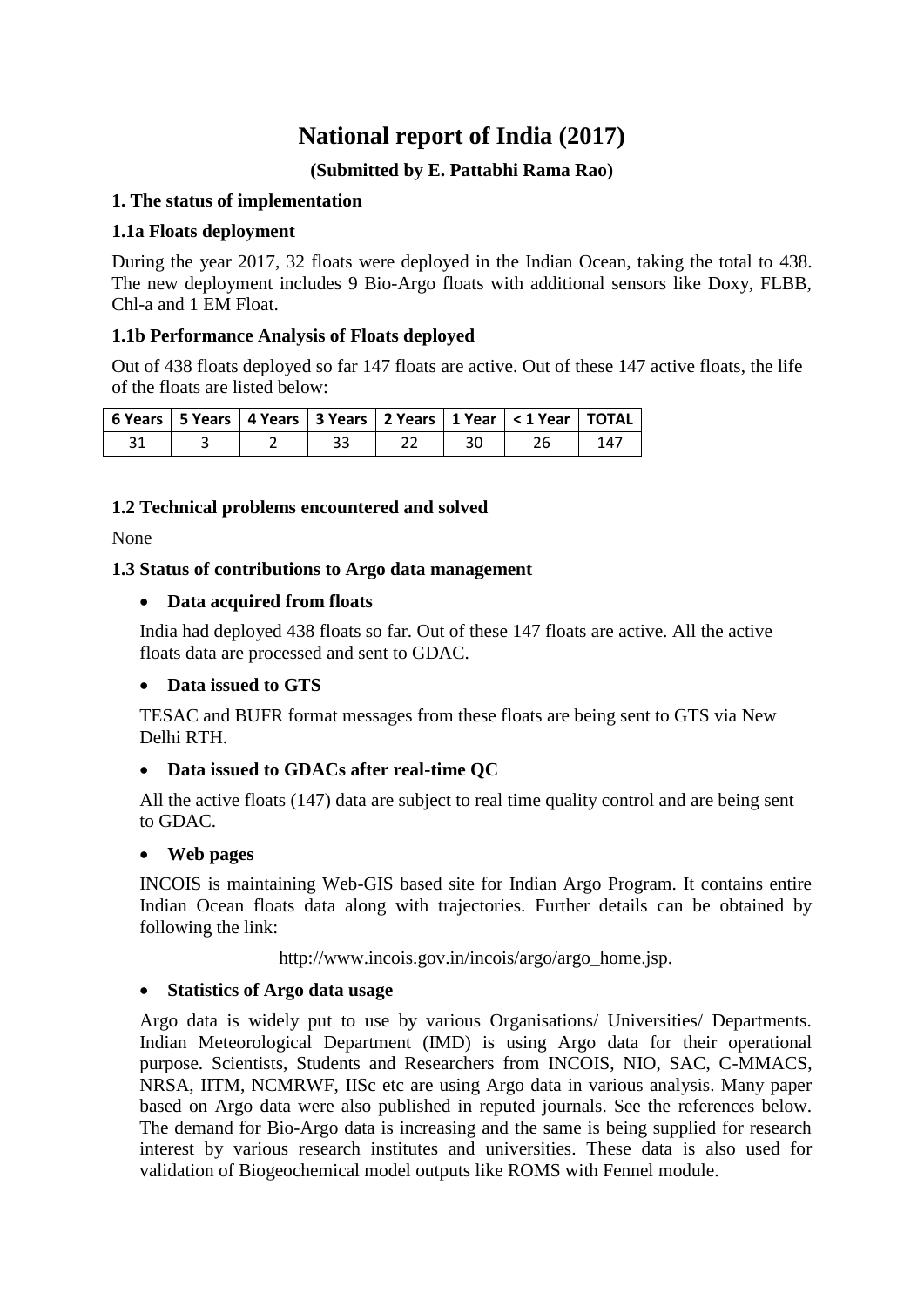INCOIS Argo web page statistics during the year 2017 are as shown below:

| Page               | Number |
|--------------------|--------|
| Argo Web Page Vies | 53070  |
| <b>Visitors</b>    | 2871   |

Products generated from Argo data

- Value added products obtained from Argo data are continued. Continued to variational analysis method while generating value added products. Many products are generated using Argo temperature and salinity data. The Argo T/S data are first objectively analysed and this gridded output is used in deriving value added products. More on this can be see in the RDAC functions.
- Version 2.2 of DVD on "Argo data and products for the Indian Ocean" is released to public for use with data corresponding to August 2017 updated. This DVD consists of  $\sim$ 3,00,000 profiles and products based on the Argo T/S. A GUI is provided for user to have easy access to the data. DVD product is discontinued and it is being made available via INCOIS and UCSD web sites.
- To cater to many users of INCOIS LAS, it is enhanced in term of capacity. New Server is procured and new products viz., model outputs, new wind products (OSCAT), fluxes are made available. New products as per the request received from the users in future are being made available. For further details visit [http://las.incois.gov.in.](http://las.incois.gov.in/)

#### **1.4 Status of Delayed Mode Quality Control process**

- INCOIS started generating and uploading D files to GDAC from July 2006, and as of today, profiles belonging to all eligible floats have been subjected to DMQC.
- Advanced Delayed Mode Quality Control s/w developed by CSIRO is being put to use successfully. Using this s/w all the eligible floats are reprocessed to tackle pressure sensor offset problems, salinity hooks, thermal lag corrections, salinity drifts.
- Under the data search and archeology data from our own sister concerns is being obtained and put to use in the delayed mode processing.
- About 51% of the eligible profiles are subjected to DMQC and the delayed mode profiles are uploaded on to GDAC. Majority of the old dead float which are passed through DMQC are converted to Ver 3.1 and uploaded to GDAC.

#### **1.5 Trajectory files status:**

A total of 408 trajectory netcdf files were processed and uploaded to the GDAC. The process of generation of trajectory netcdf files undergoes quality checks like position, time, cycle number, etc., and corresponding quality status is assigned to each parameter. Trajectory files in Ver 3.1 format for all APEX floats is being uploaded to GDAC and trajectories wrt to PROVOR floats need to generated.

#### **2. Present level of and future prospects for national funding for Argo including a summary of the level of human resources devoted to Argo.**

Indian Argo Project is fully funded by Ministry of Earth Sciences, (MoES), Govt. of India. Funding is secured for the deployment of 50 Argo floats per year including (3:2 Normal and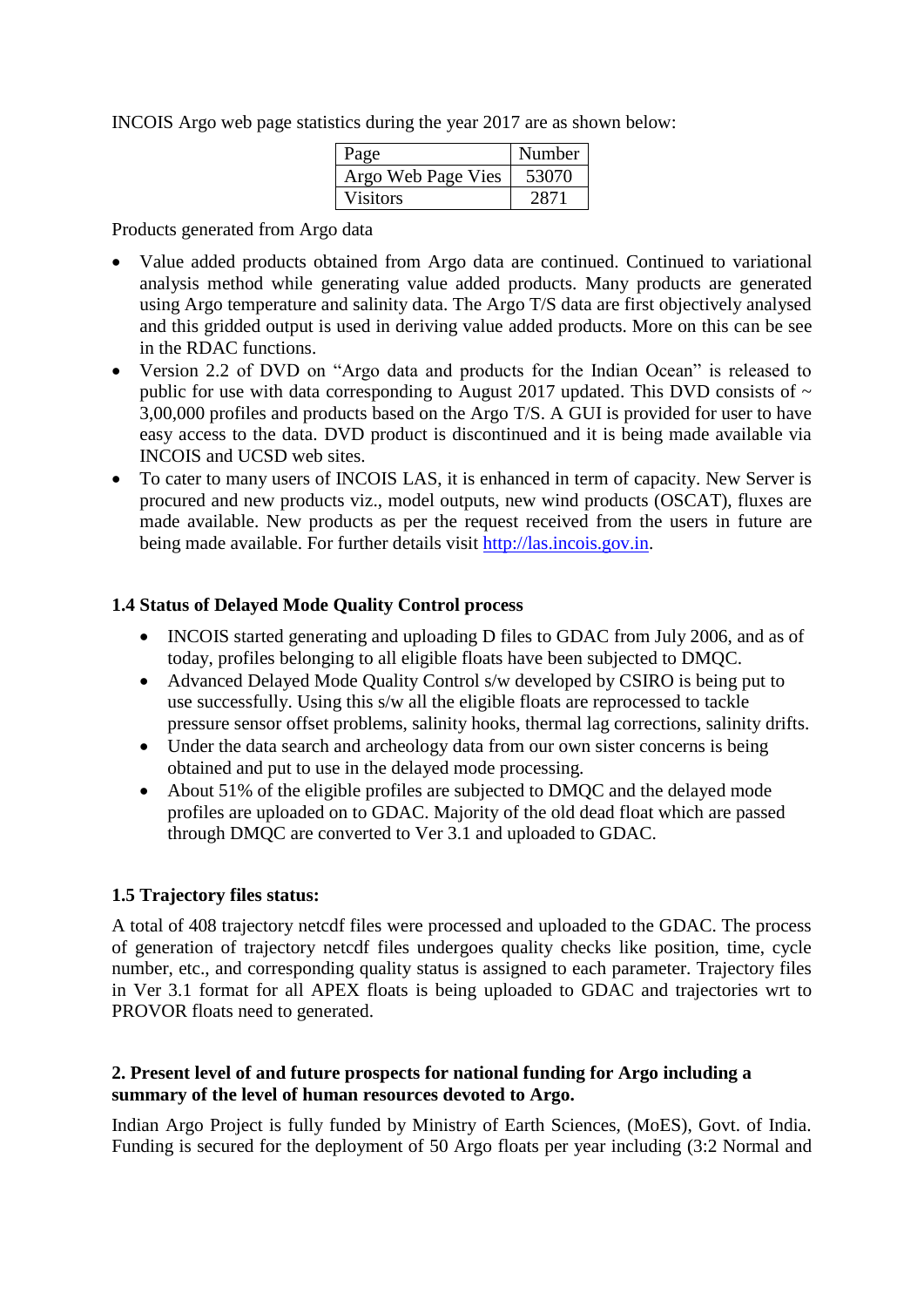Bio), Data management activities, Data analysis, etc. for the period 2017-2020. India plans to deploy 50 floats/per (40 tropical Indian Ocean and 10 in the Southern ocean).

Three Permanent and one temporary scientific/technical personnel are working under Indian Argo project, which include personal for deployment of Argo floats, Data system, Analysis of Data, etc.

### **3. Summary of deployment plans (level of commitment, areas of float deployment) and other commitments to Argo (data management) for the upcoming year and beyond where possible.**

India is committed to deploy floats in the Indian Ocean wherever gap exists. India has committed 50 floats per year during 2017-2020 (40 in the Tropical Indian Ocean and 10 in the Southern ocean). Out of 50 floats, 20 floats will be bio-argo floats. After ascertaining the gap region and cruise plan of MoES research vessels, these floats will be deployed. The existing data management resources will continue until 2020.

#### **4. Summary of national research and operational uses of Argo data as well as contributions to Argo Regional Centers.**

**Operational**: All Argo data are being routinely assimilated in Ocean Model for providing Global ocean analysis. This analysis is being used by Indian MET department for initialization of coupled ocean-atmosphere forecast of the Monsoon. From the year 2011, India is providing seasonal forecast of monsoon using dynamical model wherein Ocean analysis (with assimilation of Argo) is an important contribution. The analysis products are being made available through INCOIS live access server (las.incois.gov.in).

**Research:** Argo data are being widely used for many applications to understand the Indian Ocean dynamics, cyclone and monsoon system in relation to heat content, thermostericcomponent of sea level and validation of OGCM by various Indian institutions and university students.

# **Argo Regional Centre (ARC) - Indian Ocean**

#### **(http://www.incois.gov.in/argo/ARDCenter.jsp)**

- Acquisition of Argo data from GDAC corresponding to floats other than deployed by India and made them available on INCOIS web site.
- All these data sets are made available to the user through a s/w developed with all GUI facilities. This s/w is made available through FTP at INCOIS and UCSC web sites.
- Delayed Mode Quality Control (Refer 2.0 above)
- Data from the Indian Ocean regions are gridded into 1x1 box for monthly and 10 days and monthly intervals. These gridded data sets are made available through INCOIS Live Access Server (ILAS). Users can view and download data/images in their desired format.
- Efforts are underway to setup ERDDAP for the data and data products from Argo floats.
- Additionally SST from TMI, AMSRE and Wind from ASCAT, Chla from MODIS and OCM-2 are also made available on daily and monthly basis.
- Global wind products from OSCAT is also generated and made available on LAS along with TROP flux data sets.
- Data Sets (CTD, XBT, Subsurface Moorings) are being acquired from many principle investigators. These data are being utilized for quality control of Argo profiles.
- Value added products: Two types of products are currently being made available to various user from INCOIS web site. They are: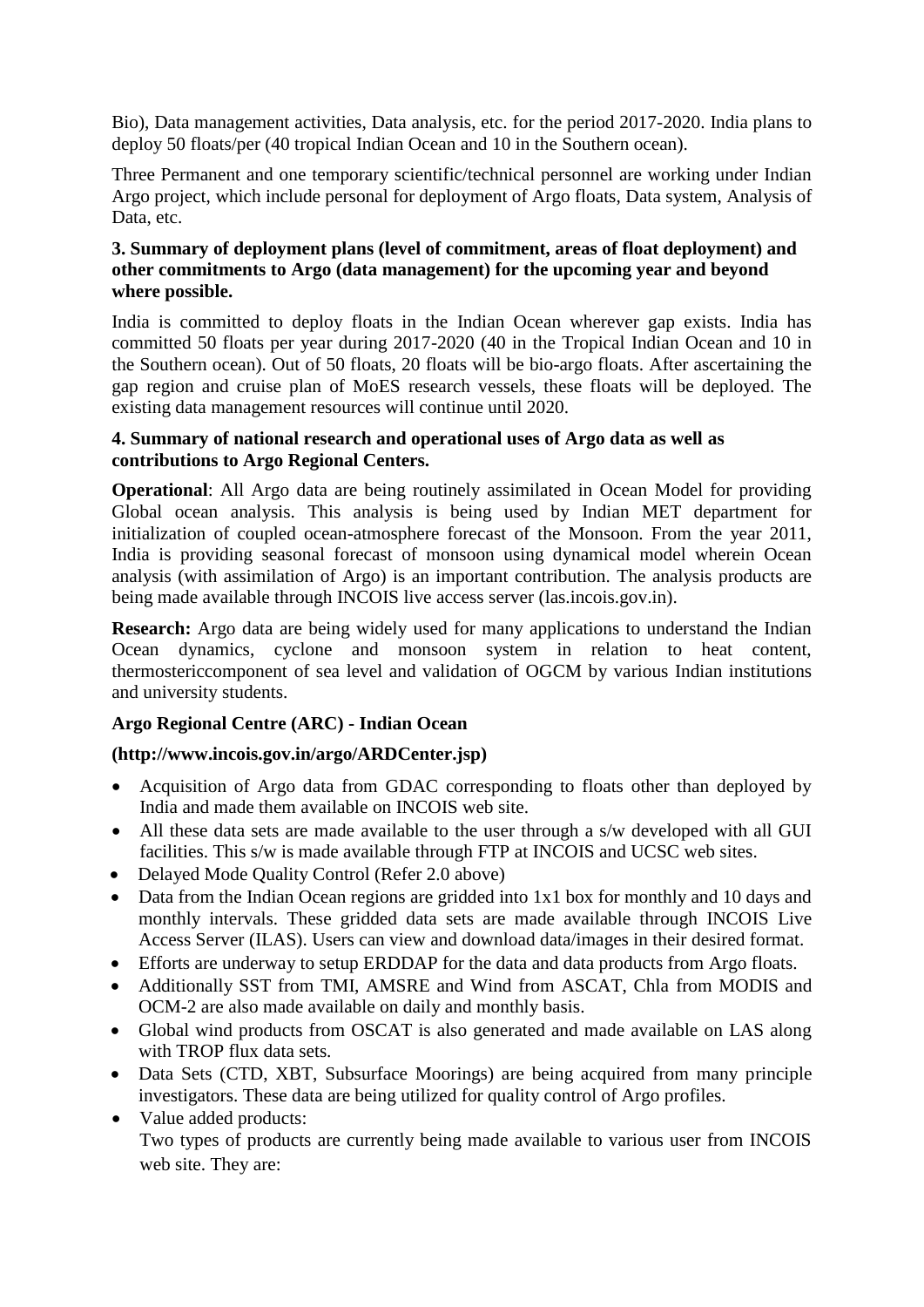- (i) Time series plots corresponding to each float (only for Indian floats).
- (ii) Spatial plots using the objectively analysed from all the Argo floats data deployed in the Indian Ocean.

These valued added products can be obtained from the following link [http://www.incois.gov.in/Incois/argo/products/argo\\_frames.html](http://www.incois.gov.in/Incois/argo/products/argo_frames.html)

2. Regional Co-ordination for Argo floats deployment plan for Indian Ocean. The float density in Indian Ocean as on 05 Mar 2018 is shown below.



**5. Issues that your country wishes to be considered and resolved by the Argo Steering Team regarding the international operation of Argo. These might include tasks performed by the AIC, the coordination of activities at an international level and the performance of the Argo data system. If you have specific comments, please include them in your national report.**

None

**6. To continue improving the quality and quantity of CTD cruise data being added to the reference database by Argo PIs, it is requested that you include any CTD station data that was taken at the time of float deployments this year. Additionally, please list CTD data (calibrated with bottle data) taken by your country in the past year that may be added to the reference database. These cruises could be ones designated for Argo calibration purposes only or could be cruises that are open to the public. To help CCHDO track down this data, please list the dates of the cruise and the PI to contact about the data.**

All the CTD data (1832 Profiles) outside EEZ were submitted to CCHDO for adding to the reference database.

# **7. Argo bibliography**

INCOIS is actively involved in utilization of Argo data in various studies pertaining to Indian Ocean. Also INCOIS is encouraging utilization of Argo data by various universities by funding them. Some of the publications resulted from Argo data which includes scientists from INCOIS are given below:

1. Quality control of oceanographic in situ data from Argo floats using climatological convex hulls, TVS Udaya Bhaskar, R Venkat Shesu, Timothy P Boyer, E Pattabhi Rama Rao, MethodX, Vol 4, 469 - 479, doi: 10.1016/j.mex.2017.11.007